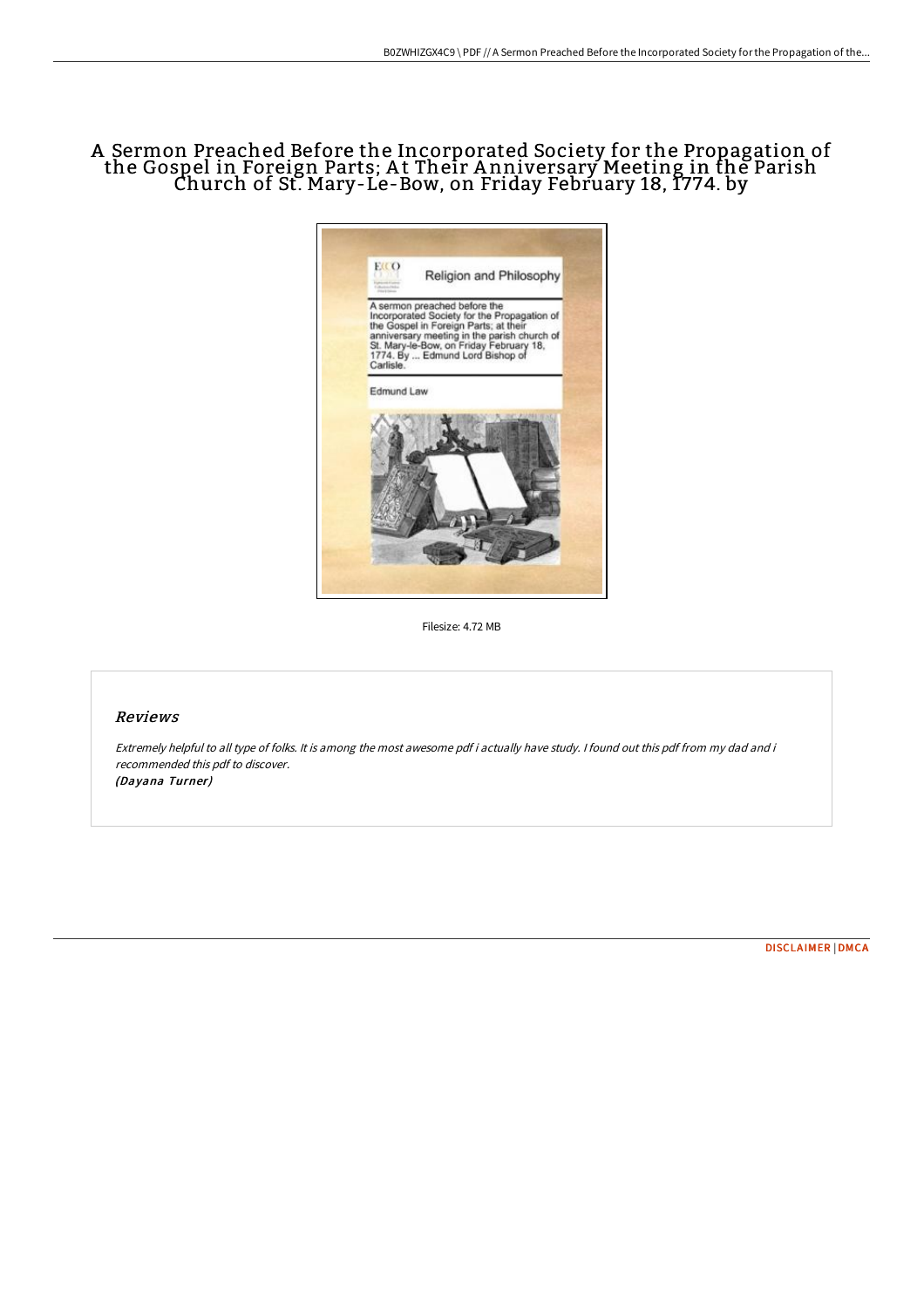## A SERMON PREACHED BEFORE THE INCORPORATED SOCIETY FOR THE PROPAGATION OF THE GOSPEL IN FOREIGN PARTS; AT THEIR ANNIVERSARY MEETING IN THE PARISH CHURCH OF ST. MARY-LE-BOW, ON FRIDAY FEBRUARY 18, 1774. BY



Gale Ecco, Print Editions, United States, 2010. Paperback. Book Condition: New. 189 x 246 mm. Language: English . Brand New Book \*\*\*\*\* Print on Demand \*\*\*\*\*.The 18th century was a wealth of knowledge, exploration and rapidly growing technology and expanding record-keeping made possible by advances in the printing press. In its determination to preserve the century of revolution, Gale initiated a revolution of its own: digitization of epic proportions to preserve these invaluable works in the largest archive of its kind. Now for the first time these high-quality digital copies of original 18th century manuscripts are available in print, making them highly accessible to libraries, undergraduate students, and independent scholars.The Age of Enlightenment profoundly enriched religious and philosophical understanding and continues to influence presentday thinking. Works collected here include masterpieces by David Hume, Immanuel Kant, and Jean-Jacques Rousseau, as well as religious sermons and moral debates on the issues of the day, such as the slave trade. The Age of Reason saw conflict between Protestantism and Catholicism transformed into one between faith and logic -- a debate that continues in the twenty-first century.++++The below data was compiled from various identification fields in the bibliographic record of this title. This data is provided as an additional tool in helping to insure edition identification: ++++Cambridge University LibraryN023689Includes an abstract of the charter of the Society, of the proceedings from 19 February 1773 to 18 February 1774, list of preachers, etc., with separate pagination. The same setting of type was also printed using a 4 imposition.London: printed by T. Harrison and S. Brooke, 1774. xxiii, [1];70, [2]p.; 8.

Read A Sermon Preached Before the [Incorporated](http://albedo.media/a-sermon-preached-before-the-incorporated-societ-2.html) Society for the Propagation of the Gospel in Foreign Parts; At Their Anniversary Meeting in the Parish Church of St. Mary-Le-Bow, on Friday February 18, 1774. by Online **Download PDF A Sermon Preached Before the [Incorporated](http://albedo.media/a-sermon-preached-before-the-incorporated-societ-2.html) Society for the Propagation of the Gospel in Foreign** Parts; At Their Anniversary Meeting in the Parish Church of St. Mary-Le-Bow, on Friday February 18, 1774. by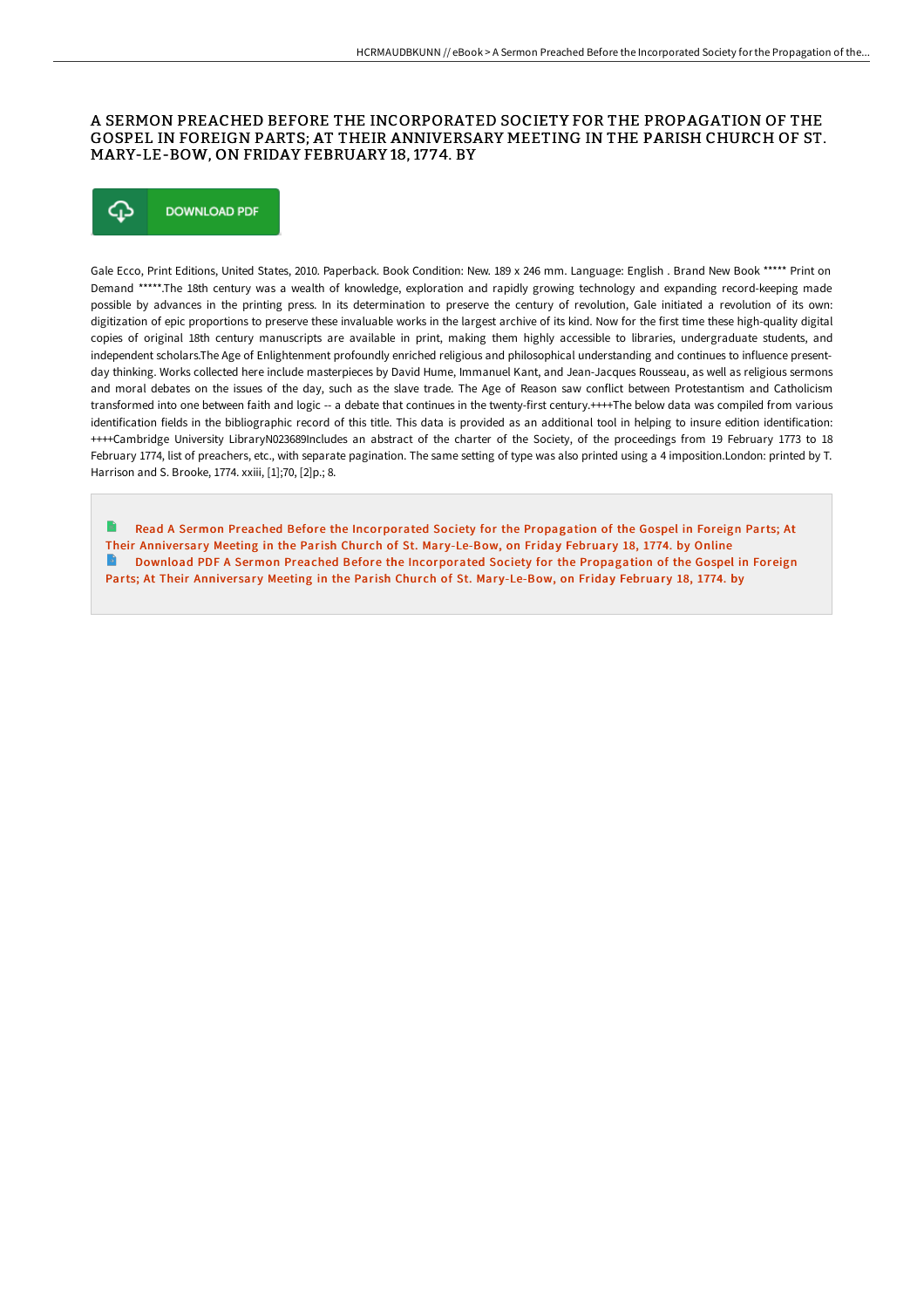### Other PDFs

### The Preschool Inclusion Toolbox: How to Build and Lead a High-Quality Program

Brookes Publishing Co, United States, 2015. Paperback. Book Condition: New. 274 x 213 mm. Language: English . Brand New Book. Filled with tips, tools, and strategies, this book is the comprehensive, practical toolbox preschool administrators... [Download](http://albedo.media/the-preschool-inclusion-toolbox-how-to-build-and.html) ePub »

Edge] the collection stacks of children's literature: Chunhyang Qiuyun 1.2 --- Children's Literature 2004(Chinese Edition)

paperback. Book Condition: New. Ship out in 2 business day, And Fast shipping, Free Tracking number will be provided after the shipment.Paperback. Pub Date: 2005 Pages: 815 Publisher: the Chinese teenager Shop Books all book.... [Download](http://albedo.media/edge-the-collection-stacks-of-children-x27-s-lit.html) ePub »



#### The First Epistle of H. N. a Crying-Voyce of the Holye Spirit of Loue. Translated Out of Base-Almayne Into English. (1574)

Eebo Editions, Proquest, United States, 2010. Paperback. Book Condition: New. 246 x 189 mm. Language: English . Brand New Book \*\*\*\*\* Print on Demand \*\*\*\*\*. EARLY HISTORY OF RELIGION. Imagine holding history in your hands. Now...

[Download](http://albedo.media/the-first-epistle-of-h-n-a-crying-voyce-of-the-h.html) ePub »

#### Mass Media Law: The Printing Press to the Internet

Peter Lang Publishing Inc, United States, 2013. Paperback. Book Condition: New. New.. 251 x 175 mm. Language: English . Brand New Book. Digital media law is now the dynamic legalterritory. Mass Media Law: The... [Download](http://albedo.media/mass-media-law-the-printing-press-to-the-interne.html) ePub »

#### Baby Whale s Long Swim: Level 1

Sterling Publishing Co Inc, United States, 2012. Paperback. Book Condition: New. 224 x 150 mm. Language: English . Brand New Book. When spring comes, a baby calf gray whale and his mother head north to... [Download](http://albedo.media/baby-whale-s-long-swim-level-1-paperback.html) ePub »